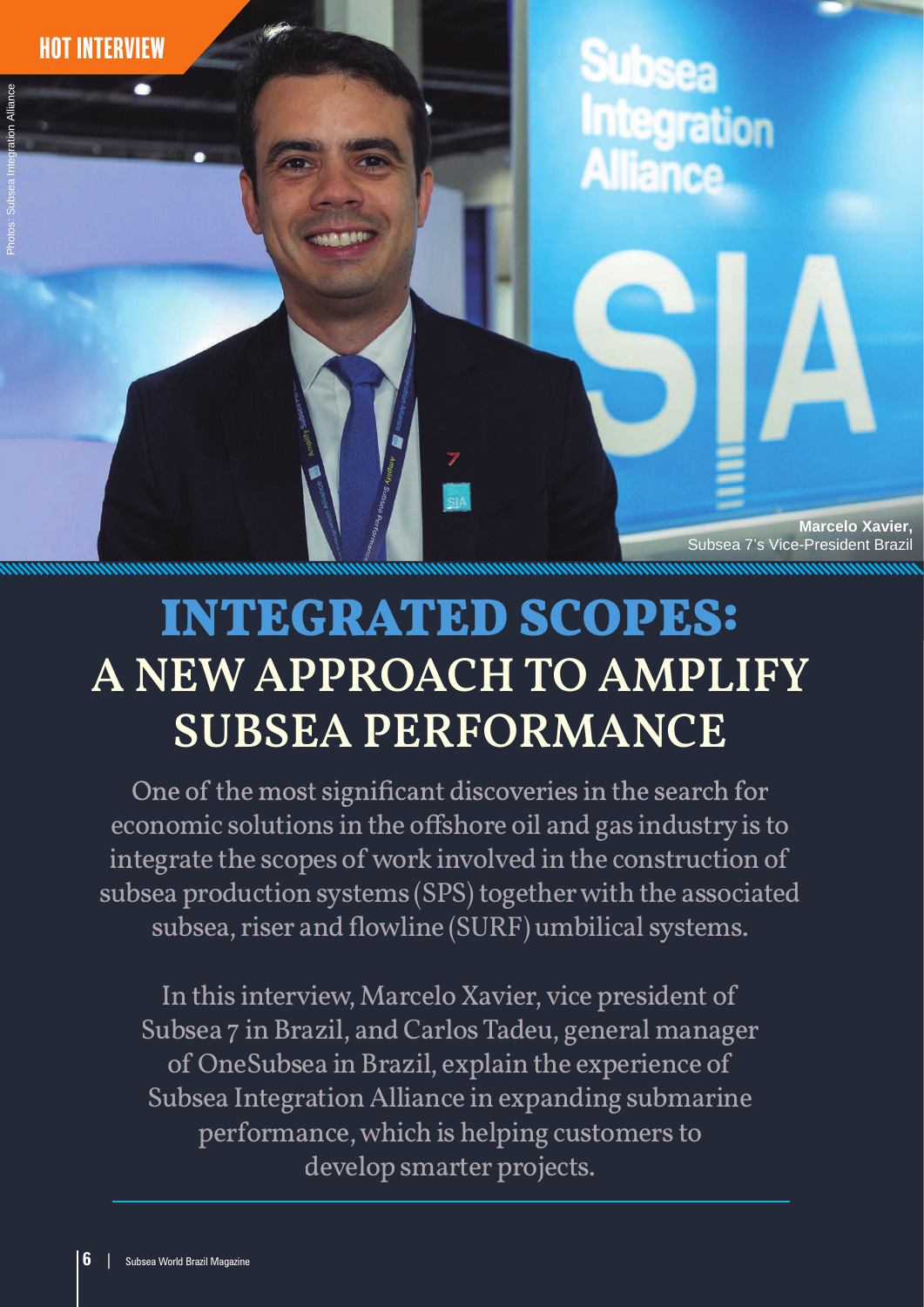

#### **What is Subsea Integration Alliance?**

Subsea Integration Alliance is a nonincorporated strategic global alliance between Subsea 7 and OneSubsea®, the subsea technologies, production and processing systems division of Schlumberger, bringing together field development planning, project delivery and total lifecycle solutions under an extensive technology and services portfolio. As one team, we amplify subsea performance by helping customers to select, design, deliver and operate the smartest subsea projects. This eliminates costly revisions, avoids delays and reduces risk across the life of field. As Subsea Integration Alliance, we continuously enhance our individual capabilities, products and project delivery within subsea production systems (SPS) and subsea umbilical, riser and flowline (SURF) systems. Together, as Subsea Integration Alliance, we have further expanded our capabilities towards the integrated delivery of projects. At the same time, we have significantly adapted our engagement models – allowing us to interact earlier with customers, and to support them in choosing the system, and product solutions that best match their project needs.

### **The development of pre-salt fields presents many challenges. How does Subsea Integration Alliance help meet these challenges?**

Brazil is an unique market with its ultradeep waters, large accumulations and prolific reservoirs. Although the local subsea market is well established, the dynamic of the subsea sector is changing as many IOCs undertake local developments and look to establish Brazil as a key strategic

area for their long-term growth. In this context, we believe that Subsea Integration Alliance can help operators meet the existing challenges on the pre-salt fields by bringing the extensive and successful local track record of both OneSubsea and Subsea 7, who have been present in Brazil for more than 35 years. Additionally, Subsea Integration Alliance can leverage the innovative technologies being developed by its parent companies, some of which have been designed to overcome these challenges and are already deployed in other existing pre-salt projects.

**Equinor has recently awarded Subsea Integration Alliance an exclusive contract for the front-end engineering design (FEED) for the Bacalhau field. How important is this award for the company given the competitiveness of the Brazil market? What were the factors that led to this achievement?**

We were delighted when Subsea Integration Alliance was awarded an exclusive contract by Equinor for the Front End Engineering Design (FEED) study for Bacalhau, as it's Brazil's first integrated SPS and SURF project.

The work is required to finalise the technical definition of the proposed development prior to Equinor making final investment decisions (FID) in late 2020. The contract is based on a two-step award. The FEED and pre-investment are starting now, with an option for the execution phase under a lump sum turnkey set-up which includes engineering, procurement, construction and installation for the entire SURF and SPS scope. This award is an extension of our long-es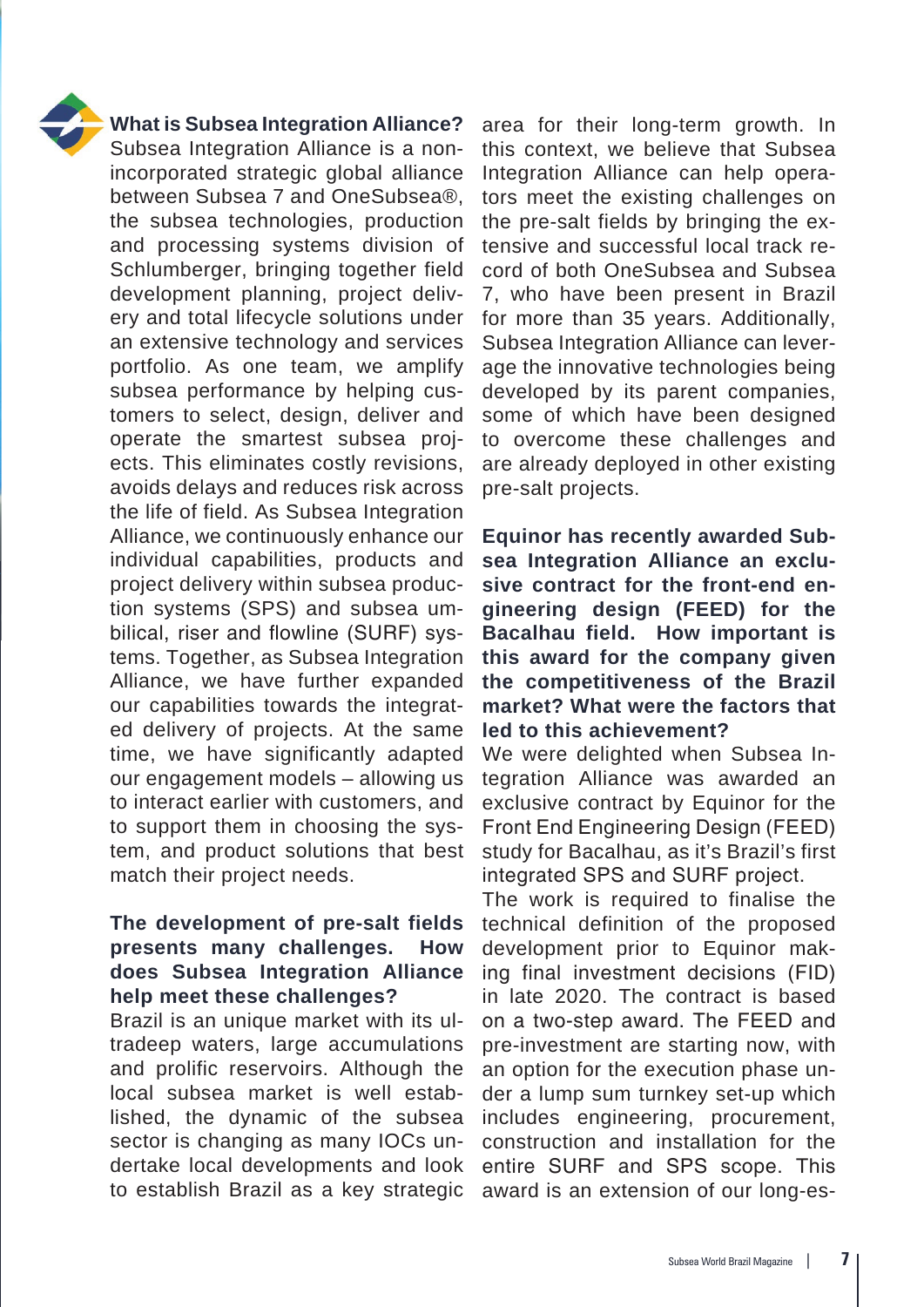tablished local presence in Brazil and exemplifies our ability to maximize asset value through an integrated field development service. The field development will include 19 wells, approximately 130 km of rigid risers and flowlines and 35 km of umbilicals. Subsea Integration Alliance will also be responsible for life-of-field support, representing a fully integrated contract model across the entire field life cycle, from engineering and early engagement to aftermarket services. Project management and engineering will take place in Rio de Janeiro with support from Subsea 7's Global Project Centre in UK, France and various OneSubsea® offices. Offshore installation activities are scheduled for 2022 and 2023.

#### **Will new technologies or innovations be used in the design or engineering phase of this project?**

A requirement from Equinor was to select proven technology and robust solutions in the marked to limit sched-

This award builds on our successful track record of solutions developed for deep water projects in Brazil and demonstrates our capability to maximise asset value through early engagement and an integrated approach, where we took the opportunity to understand and align ourselves around Equinor's drivers for the project. It underlines the breadth and strength of our parents' technology portfolios, quality of onshore and offshore assets and our extensive project management and engineering capabilities in Brazil and worldwide.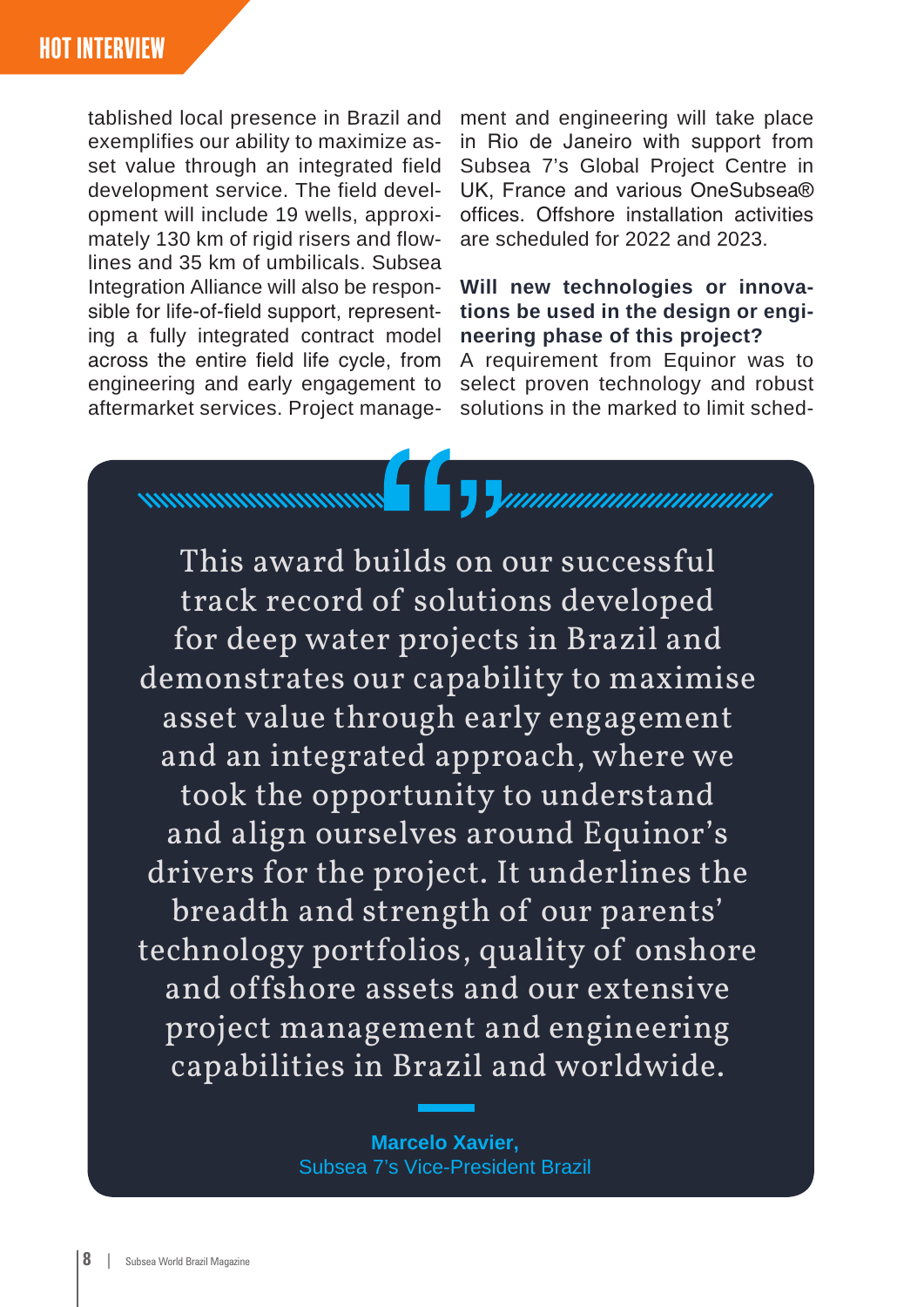

ule risk towards first oil. This is also to reduce complexity in a field with several challenges, like deep water and high pressure. However, as we do with all projects, Subsea Integration Alliance is always looking to leverage the latest in technology development and innovation to unlock the true value of an asset, while seamlessly unifying planning and execution. The award comes on the back of a design competition where we have demonstrated our ability to maximize asset value through our integrated field development service. This involves the use of *Subsea Planner*\* collaborative field development solution.

## **What are the solutions that will reduce the time to first oil?**

Historically, we've seen that hav-

\* [Mark of Schlumberger]

ing separate FEED, SPS, and SURF contracts can result in longer project durations due to lengthy tendering processes and multiple interfaces during project execution. The contract model chosen by Equinor, where the same contractor executes FEED and provides the integrated SPS and SURF scopes, allows an earlier engagement model that accelerates design inputs to long-lead procurement and can contribute to a shorter project duration. First oil production is planned in the 2023- 2024 timeframe.

**How will this project impact current presence and capabilities for Subsea Integration Alliance in Brazil?** This project will also help us, and our key partners, to further enhance